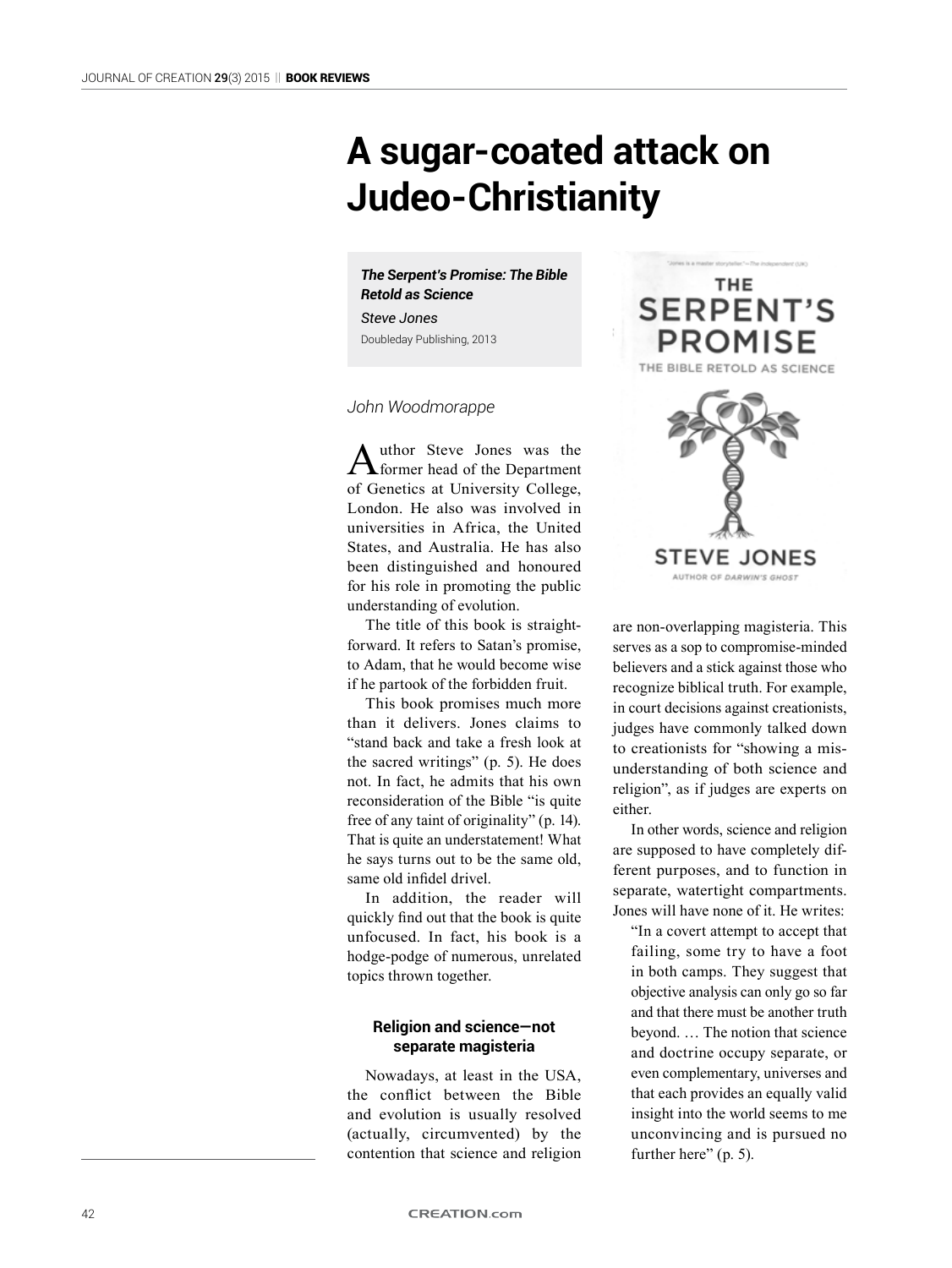# **Does the miraculous equal superstition?**

To the author, it does. Jones' concept of the nature of belief in miraculous events is totally defective. He appears to hold to radical empiricism: If something cannot be demonstrated by observation and experimentation, it therefore does not exist. However, no observation or attempt can demonstrate radical empiricism, so this is self-refuting.

Jones naively dismisses the miraculous as based on superstition, dogmatic authoritarianism, and the wish for something to be true. Moreover, according to Jones, "it's all the same" when it comes to miraculous claims, no matter who makes them. This reminds me of the silly argument of prominent British philosopher and atheist Bertrand Russell, who once said that there was just as much evidence for the miracles of the Homeric gods as there is for the Christian God.

Actually, miraculous events, no less than 'normal' events, can be tested—not through the scientific method (using observation and experimentation), but as historical events. On this basis, the miracles in the Old and New Testaments have much greater credibility than the miracles of other religions, and certainly have much greater credibility than the miracles in folklore. On this basis, belief in the miracles of the Bible is not based on wishful thinking or superstition. It is rational.

It is, of course, true that religion includes the belief in events that cannot be empirically tested but, as elaborated in the next paragraph, the same can be said about many beliefs in 'science', especially evolutionary theory. In addition, religion (notably the Christian religion) is much more than dogma. There is much room for independent thinking within Christianity, which is why there have been many theological disputes about

issues. It is also precisely the reason that modern science originated and developed in a Christian cultural matrix.<sup>1</sup>

Who is it that engages in credulous faith? Jones completely ignores the vast amount of faith-based belief that characterize evolutionists. For instance, evolutionists are unwavering in their belief that life came about from non-intelligent interactions of lifeless chemicals, even though there is not a shred of evidence to support it. In fact, it has sagely been said that it takes more faith to believe that life arose spontaneously from nonliving chemicals than it takes to believe that life arose from the deeds of an Intelligent Designer.

## **Consistent hostility to religion**

Jones claims that his book is neither a defence of, nor attack on, religion (p. 5). His posturing is laughable. Throughout this volume, Jones repeatedly displays an unmistakable antagonism towards religion, some of which has already been discussed. He unquestioningly accepts the JEPD hypothesis for the authorship of the Pentateuch (p. 245) and uses the bce/ce system in place of  $BC/AD$  (p. 31). (The  $BCE/CE$ system, originally employed by non-Christian Jews, and some others, was first used on a large scale under Communism. It is nowadays widely used by non-Christians and especially by academics, who thereby try to delegitimize Christianity's role in Western thought and history.)

The author repeats standard jibes against religion, such as the "empty logic" of considering the heavens as declaring the handiwork of the Lord (p. 3), of the Old Testament God being an "implacable god" (p. 7), of the church's (alleged) proneness to use the stake to burn religious dissenters (p. 105), of the face of Jesus Christ seen by some of the devout in tomatoes (p. 16), and other inanities. To crown the insults, he calls American fundamentalist preachers embezzlers (p. 405). He imagines that demonic possession is merely insanity (p. 360), and repeats the old saw that Saul's conversion experience to Paul was an epileptic fit (p. 361). He dismisses believers in religious visions as engaging in "the sleep of reason" (p. 347).

Most offensive of all is Jones' characterization of the evolution of sex as a means of "rejuvenating" the expression of the DNA molecule. He vulgarizes this as a type of bornagain process, comparable to the biblical born-again process of people experiencing salvation, and cleansing, through Jesus Christ (pp. 163–164).

## **Are secular nations 'superior'?**

Jones makes a variety of unsupported assertions on the sociological aspects of religion. He claims that religious nations have more crime, more mental illness, and less social mobility than more secular ones (p. 403). As anyone with a modicum of common sense knows, there are many factors that influence the major trends in modern societies.

Perhaps less stable and less prosperous nations *are* generally more religious than more stable and more prosperous nations. The actual explanation is prosaic. Since humans are naturally sinful, and sin is so insidious, it is easier to deny sin and be comfortable with one's sinfulness in an environment that facilitates complacency, self-sufficiency, and a perceived lack of need for God, at least for material things.

Jones brings up Sweden and Finland as models of nations that are very secular, yet superior to devout nations in dealing with crime, illness, etc. (pp. 417–418). His comment is beyond ridiculous. Finland and Sweden are small nations that are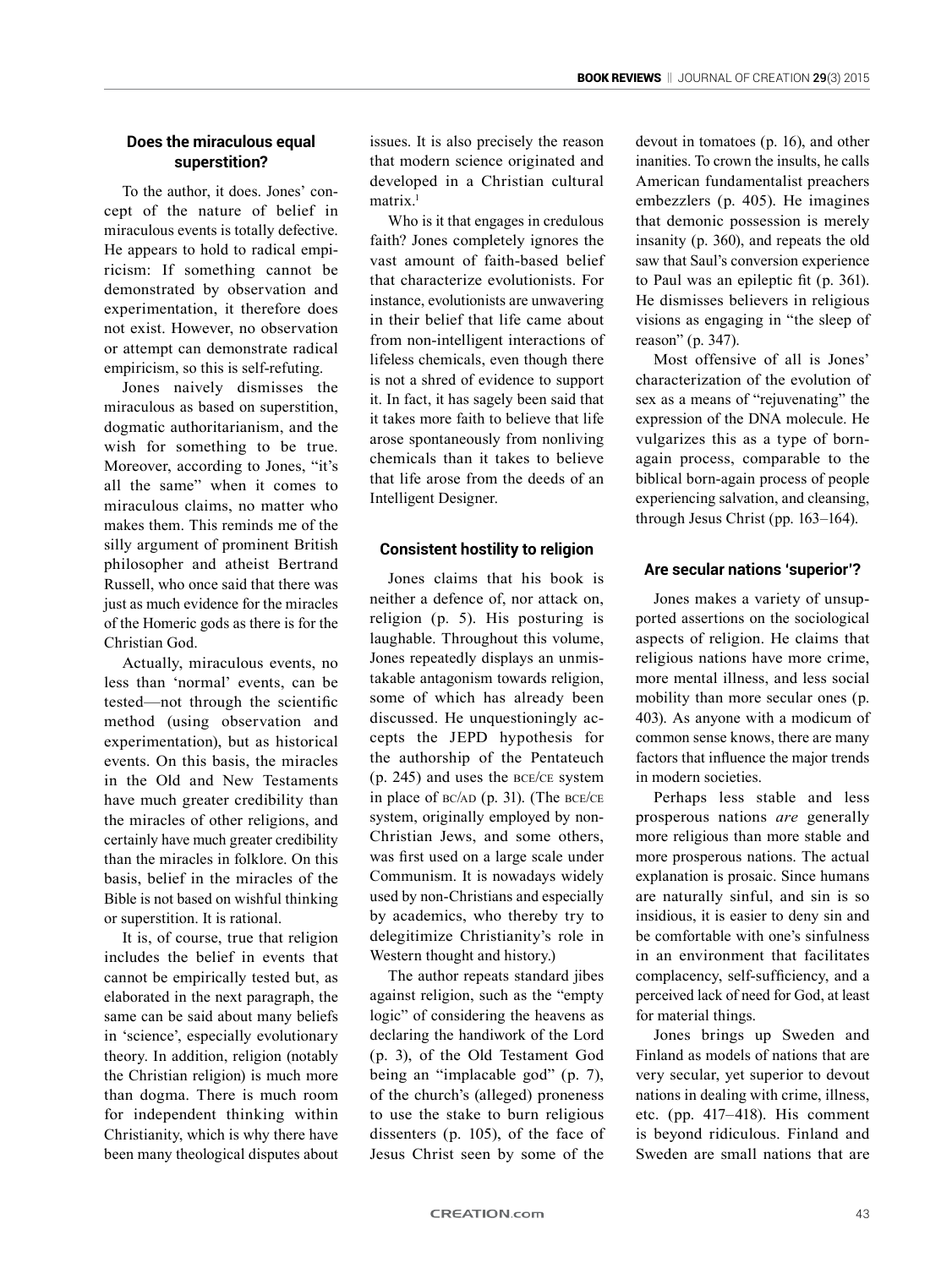very ethnically homogenous. Why, then, should the low crime rate be a surprise? As for the social services of these nations, the efficacy of the economies of these nations is a debatable matter.

The author summarizes what he thinks is the modern irrelevance of religion. He makes the following patronizing remarks:

"Whether religion was invented as a means of social control or as an attempt to increase stability now means little, for in the West at least God's work has been replaced by that of Man. The decline of faith shows how peace, contentment and prosperity have come to depend more on human actions than on those of some imagined deity" (p. 418).

The Bible warns us time and time again that riches do not last. Considering all the prosperous and powerful nations of the past that have fallen, and the great evils that humans have shown themselves capable of, Jones' flippant remarks seem to partake of the height of hubris. He also wilfully forgets about the megademocides (millions of people murdered by their government) of the aggressively secular communist nations last century.

# **The big bang—a lesson for Hugh Ross**

Christian astrophysicist and wellknown speaker Hugh Ross goes around attacking biblical ('young earth') creationists, proclaiming the big bang as a reconciliation of God and



Figure 1. The serpent promised wisdom when he tempted Eve. The author appropriates this by changing it to a different kind of wisdom.

evolution, and something that makes God respectable in the eyes of most scientists. In a stinging implicit rebuke to Ross, Steve Jones makes it obvious that dragging God into the big bang does not impress atheists in the least.

More fundamentally, Jones makes it clear that most scientists find no more value in a God-involved big bang than they would in a recent, six-day divine fiat creation. He comments:

"What sparked off the Bang is a mystery. For believers, God did it; but to most scientists that statement is not an answer but an excuse. As those who study the skies struggle to fit mathematics to reality, some of their suggestions are almost beyond comprehension" (pp. 64–65).

In other words, any idea no matter how woolly—will be entertained, except, of course, God.

# **A healthy dose of evolutionary storytelling**

There is nothing unusual about evolutionists confusing their storytelling, about inferred evolutionary events, with science. However, author Steve Jones takes this storytelling to new levels. Perhaps this is not surprising, as he is hailed by *The Independent*, a leading UK paper, as a "master storyteller". As an example, Jones conceptualizes the role of continental drift on the imagined origin of life. He comments:

"Life itself was born in the ruins of such a slow geological car-crash. The uneasy movements of the newborn planet provided many of its ingredients for as the ground churned it dug up minerals from the depths. They were washed away by the rain to make a fecund chemical broth, the fare of the first organisms" (p. 69).

And everyone lived happily ever after.